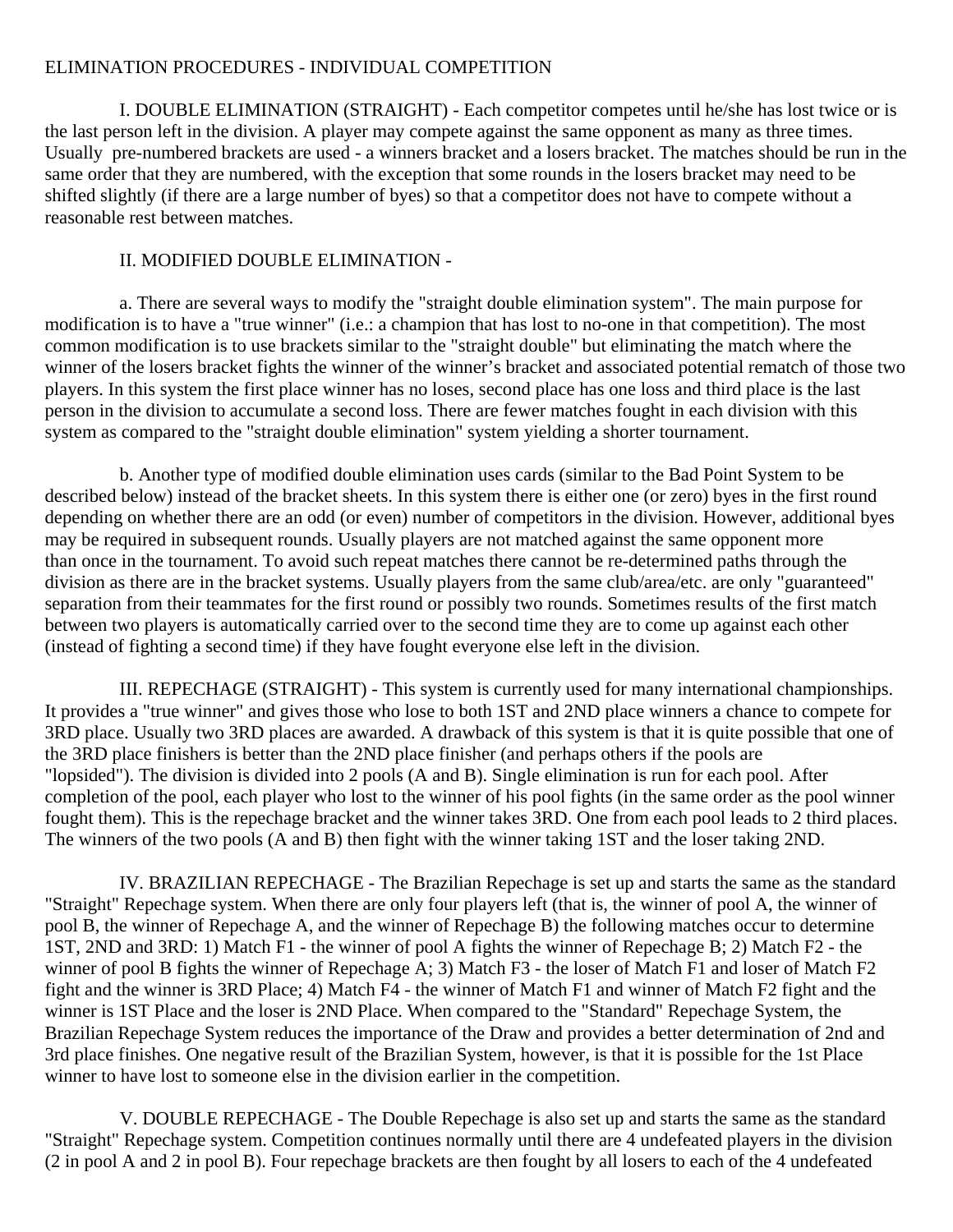players, resulting in 4 repechage winners. The two undefeated players in pool A then compete yielding a pool A winner with the loser of that match competing against the winner of a match between the 2 pool A repechage winners for a 3rd place. The same sequence is followed for pool B, resulting in another 3rd place. The final match is between the winner of pool A and the winner of pool B to determine first and second places in the division.

 VI. DOUBLE BRAZILIAN REPECHAGE - Same as Double Repechage until there are only 4 players left and then the same series of matches are conducted as detailed above in section IV (BRAZILIAN REPECHAGE). Other variations could call for the "cross-over" when there are 6 players left in the division.

 VII. POOL KNOCKOUT REPECHAGE - This system assures a greater number of matches for each participant. The division is separated into 3 and/or 4 person pools (all determined by the number of competitors in that particular division). A round robin competition is held within each pool and the top 2 players advance into pre-designated positions on a repechage bracket sheet. The tournament then essentially starts again and is run according to the repechage bracket sheets. Results from the pool competition are not carried forward and only determine which players are placed on the bracket sheets. The number of pools is determined as follows:

# competitors in division bracket size # pools players/pool

| 6  | $4$ man 2 (3,3)        |                              |
|----|------------------------|------------------------------|
|    | 7 4 man 2 $(4,3)$      |                              |
| 8  | 4 man 2 $(4,4)$        |                              |
|    | 9 8 man 3 $(3,3,3)$    |                              |
|    | 10 8 man 3 $(4,3,3)$   |                              |
|    | 11 8 man 3 $(4,4,3)$   |                              |
|    | 12 8 man 3 $(4,4,4)$   |                              |
|    | 13 8 man 4 $(4,3,3,3)$ |                              |
|    | 14 8 man 4 $(4,4,3,3)$ |                              |
|    | 15 8 man 4 $(4,4,4,3)$ |                              |
|    | 16 8 man 4 $(4,4,4,4)$ |                              |
| 17 |                        | 16 man 5 $(4,4,3,3,3)$       |
| 18 |                        | 16 man 6 $(3,3,3,3,3,3)$     |
| 19 |                        | 16 man 6 $(4,3,3,3,3,3)$     |
| 20 |                        | 16 man 6 $(4,4,3,3,3,3)$     |
| 21 |                        | 16 man $7$ $(3,3,3,3,3,3,3)$ |
| 22 |                        | 16 man 7 $(4,3,3,3,3,3,3)$   |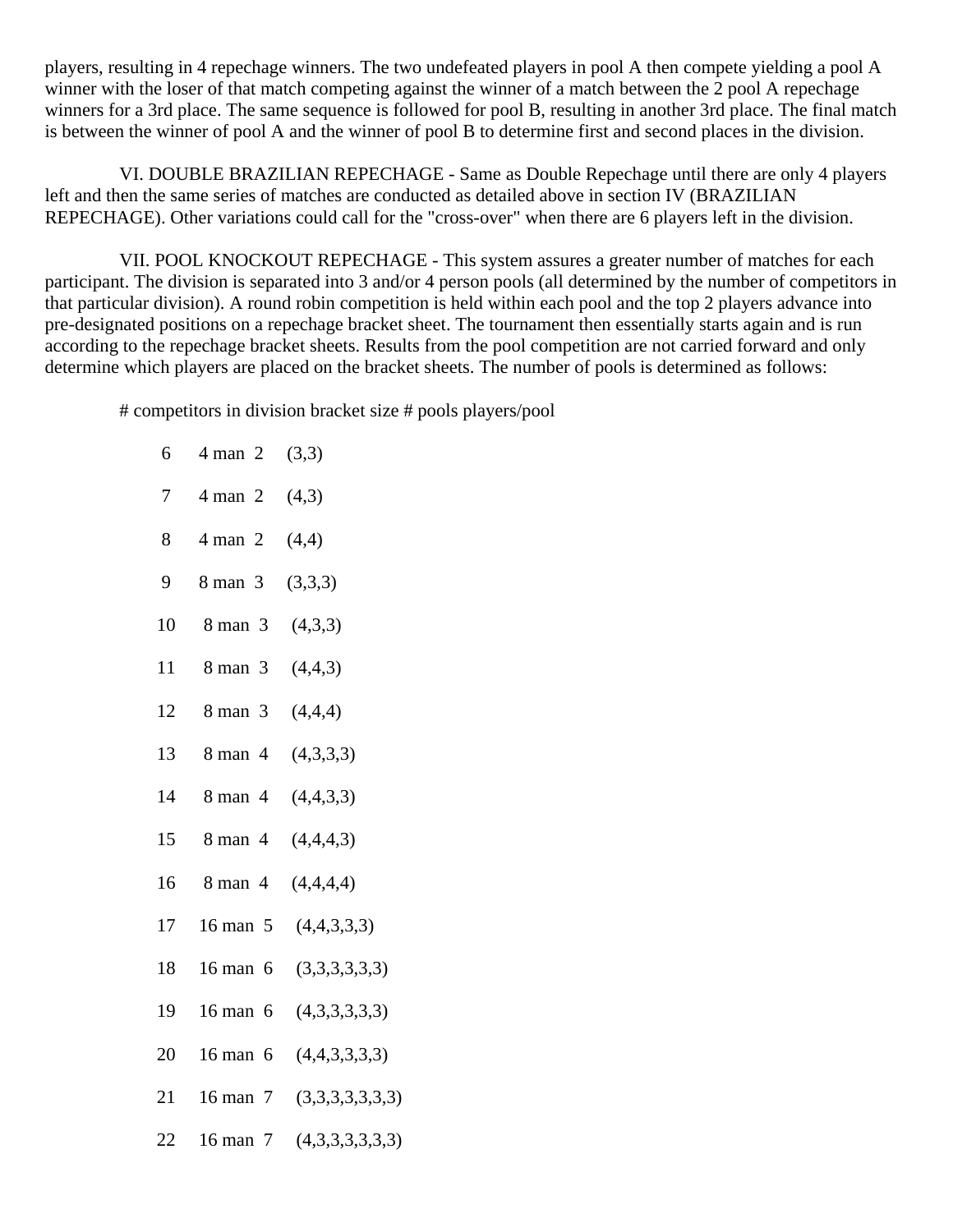23 16 man 7 (4,4,3,3,3,3,3) 24 16 man 8 (3,3,3,3,3,3,3,3)

etc.

 V. GOOD POINT SYSTEM - This system is especially good for "development type" tournaments. The competitors are arranged in order according to some combination of age, weight, rank, etc. and divisions are determined AFTER weight-in. Divisions are best composed of 4 to 6 people all of whom compete against everyone else in the division regardless of the number of matches they win or lose. This approach gives all competitors in any given division the same amount of experience instead of (as in the other systems previously described) giving more experience (more matches) to the slightly better player who wins, especially the early rounds. Points are given for the type of win in each match, usually 10 points for an IPPON win, seven points for a WAZA-ARI win, five points for a YUKO win, four points for a KOKO win, and three points for a decision win. The place winners for each division may be determined in several ways (Note: the method should be made known to all participants before the start of the competition - normally noted on the tournament flyer). Often the points earned are simply totaled and the person with highest point total takes first/etc. This encourages winning by IPPON (good for development) but can be very confusing to players, parents and coaches when it is possible for the 1ST place winner to have lost to several others in the division. Likewise it is possible for a player who has won every match not to place first, or even second, if he wins his matches by decision or by lower scores. A different way of determining who places 1ST, 2ND, etc, is to first count the number of wins of each player. The player with the most wins is 1ST, second most wins is 2ND, etc.. If players are tied with the number of wins, then among the players who are tied, the player who has beaten his "tie opponent(s)" takes 1ST, etc.. If there is still not winner (i.e. 5 players in division - 3 are tied with 3 wins each (player A beats player B, player B beats player C, and player C beats player A) then the player (A, B or C) with the most points overall takes 1ST, etc.. If there is still a tie then only the points obtained between the tied players are considered. If there is still a tie then the tied players could compete another round robin or sometimes the lightest player will be given 1ST place/etc.. These procedures can be modified as desired as long as all participants know the final procedure before the competition starts.

 VI. BAD POINT SYSTEM - Similar to the Good Point System, it places emphasis on winning by IPPON. This system used to be highly used; however, it does have several drawbacks. The most severe is that a player may be eliminated from the competition (not placing at all) without ever having lost a match. Points are awarded against a player as follow: win by IPPON - 0 point, any other type of win - 1 point, loss by IPPON  $-3$ points, any other type of loss - 2 points. Cards are used to represent each player. Players are matched according to their tournament number (random draw within the division). If there are an uneven number of competitors, the last competitor is given a bye in the first round. The players continue to competes until they have received 5 bad points and are then eliminated from the competition, unless there are not at least 3 people left after the end of that round. When there are only 3 people left in a division, those three fight off in a round robin (each fights the other two). If one player beats the other two in the round robin that player takes 1ST and 2ND place is the winner of the match between the two remaining players. If each person (A, B and C) wins one match (A beats B, B beats C, and C beats A), then the person with the lowest number of bad points in the round robin wins 1ST and 2ND goes to the winner of the match between the other two. If a tie still exist, the player with the lowest number of bad points including all matches is the 1ST Place and 2ND goes to the winner of the round robin match between the two remaining players. If the total points are even then the tie is broken by weight with the lightest person taking 1ST and 2ND going to the winner of the match between the two remaining players, as above.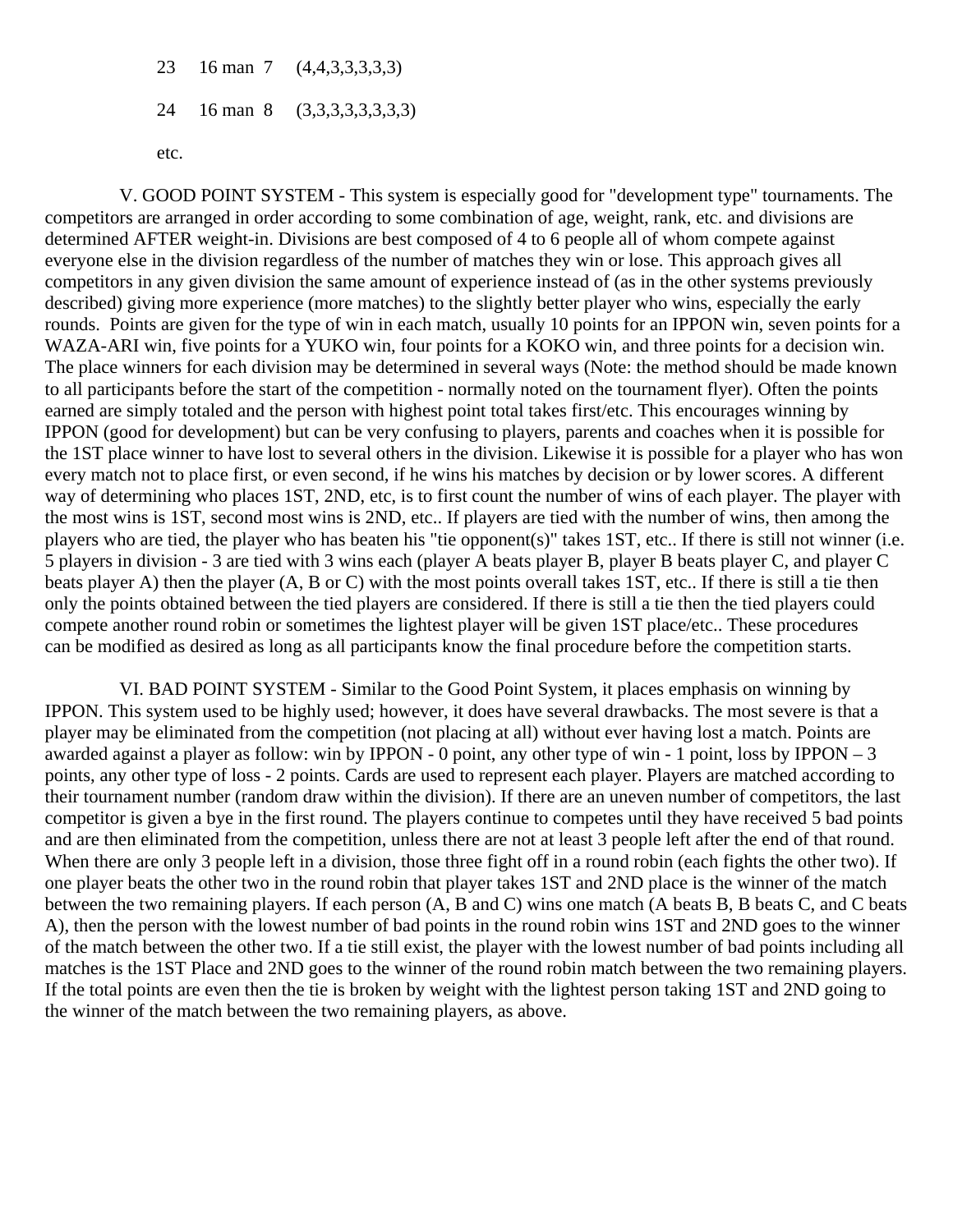## **2 Person Division**

| Division:                       | $1st$ Place: |
|---------------------------------|--------------|
| <b>CATEGORY:</b>                |              |
| # of Contestants in Division: 2 | $2nd$ Place: |
| Date:                           |              |

**Event Name:** \_\_\_\_\_\_\_\_\_\_\_\_\_\_\_\_\_\_\_\_\_\_\_\_\_\_\_\_\_\_\_\_\_\_\_\_\_\_\_\_\_\_

| <b>Player #1 Name:</b> |  |
|------------------------|--|
| <b>Player #1 Club:</b> |  |
| <b>Player #2 Name:</b> |  |
| Player #2 Club:        |  |

# **Competition Rounds:**

| Round $#1$ | ۱A. | <b>Audit</b> |
|------------|-----|--------------|
|            |     |              |
|            |     |              |

| Round $#2$ | W/L | <b>Audit</b> |
|------------|-----|--------------|
|            |     |              |
|            |     |              |

# If the winner of Round #1 and winner of Round #2 are different then:

| Round $#3$ | W/L | <b>Audit</b> |
|------------|-----|--------------|
|            |     |              |
|            |     |              |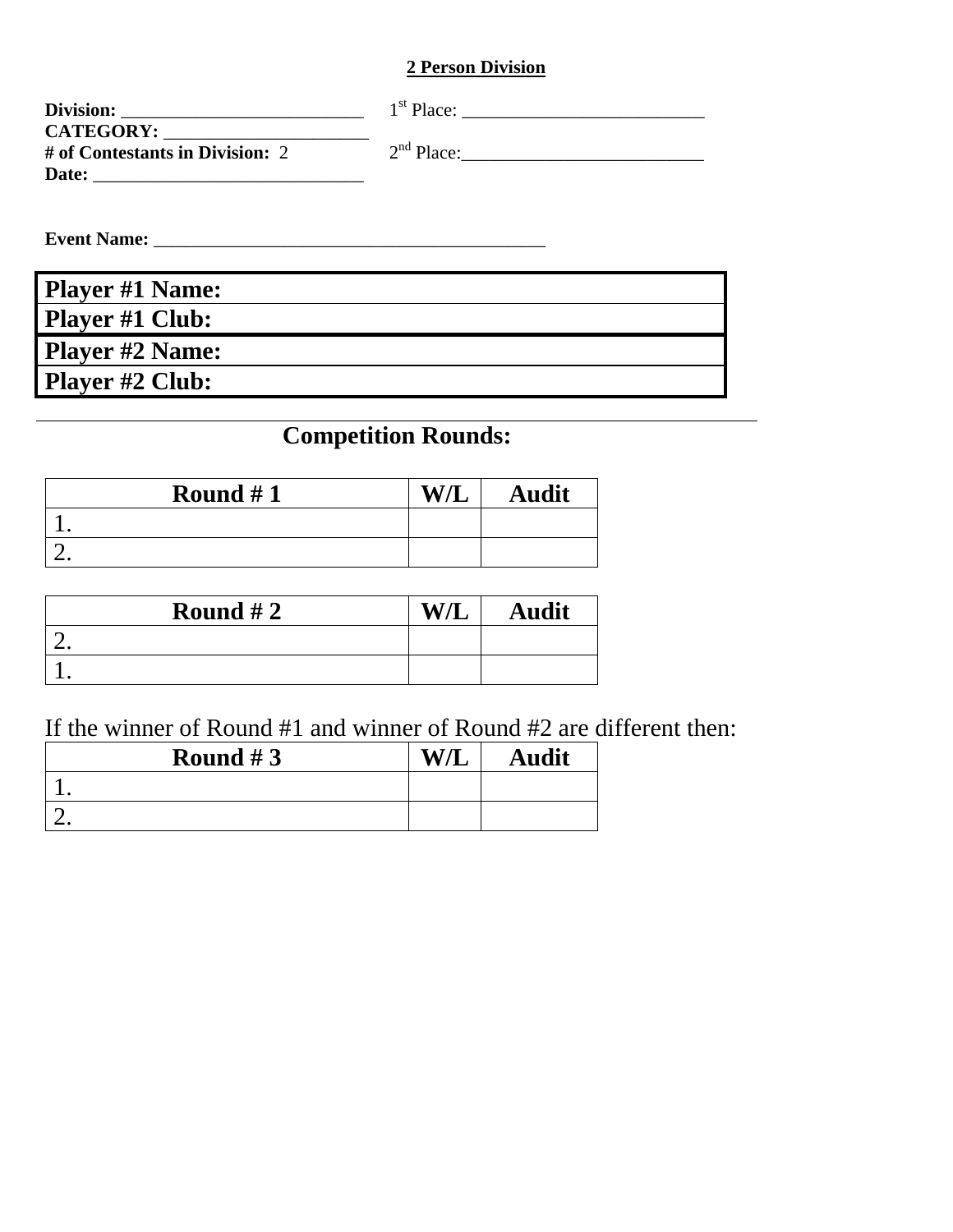#### **Round Robin Elimination System – 3 Contestants**

| Division:                       | $1st$ Place: |  |
|---------------------------------|--------------|--|
| <b>CATEGORY:</b>                | $2nd$ Place: |  |
| # of Contestants in Division: 3 | $3rd$ Place: |  |
| Date:                           |              |  |

# **Event Name:** \_\_\_\_\_\_\_\_\_\_\_\_\_\_\_\_\_\_\_\_\_\_\_\_\_\_\_\_\_\_\_\_\_\_\_\_\_\_\_\_\_\_

|                  |                | Round 1                   |      |                | Round 2                                |             |             | Round 3 |      |   | <b>Totals</b> |      |
|------------------|----------------|---------------------------|------|----------------|----------------------------------------|-------------|-------------|---------|------|---|---------------|------|
|                  | W              | ப                         | Pts. | W              | L                                      | Pts.        | W           | ப       | Pts. | W | L             | Pts. |
| . .              |                |                           |      |                |                                        |             | $\mathbf X$ | X       | X    |   |               |      |
| ۷.               |                |                           |      | w<br>$\Lambda$ | $\mathbf{v}$<br>$\boldsymbol{\Lambda}$ | $\mathbf X$ |             |         |      |   |               |      |
| $\mathfrak{I}$ . | ┳<br>$\Lambda$ | $\mathbf{x}$<br>$\Lambda$ | X    |                |                                        |             |             |         |      |   |               |      |

## **Competition Rounds**

| Round $#1$ | WЛ<br>. ש | Pts. | ⊾udit |
|------------|-----------|------|-------|
| . .        |           |      |       |
| <u>.</u>   |           |      |       |

| Round $#2$ | <b>W/L</b> | Pts. | <b>Audit</b> |
|------------|------------|------|--------------|
| . .        |            |      |              |
| J.         |            |      |              |

| Round $#3$ | <b>W/L</b> | $P_{fc}$<br>1 W. | Audit |
|------------|------------|------------------|-------|
| <u>.</u>   |            |                  |       |
| <u>.</u>   |            |                  |       |

| <b>Points System</b>                         | Winner is decided by:             |
|----------------------------------------------|-----------------------------------|
| $10 \leftarrow$ Ippon/ Opponent Hansoku Make | <b>Most Wins</b><br>L.            |
| 7 ← Waza-Ari/ Opponent Keikoku               | 2. Most Points                    |
| $5 \leftarrow$ Yuko/ Opponent Chui           | 3. In head to head, who beat whom |
| $2 \leftarrow$ Koka/ Opponent Shido          |                                   |
| $1 \leftarrow$ Yusei-gachi (Decision)        |                                   |
|                                              |                                   |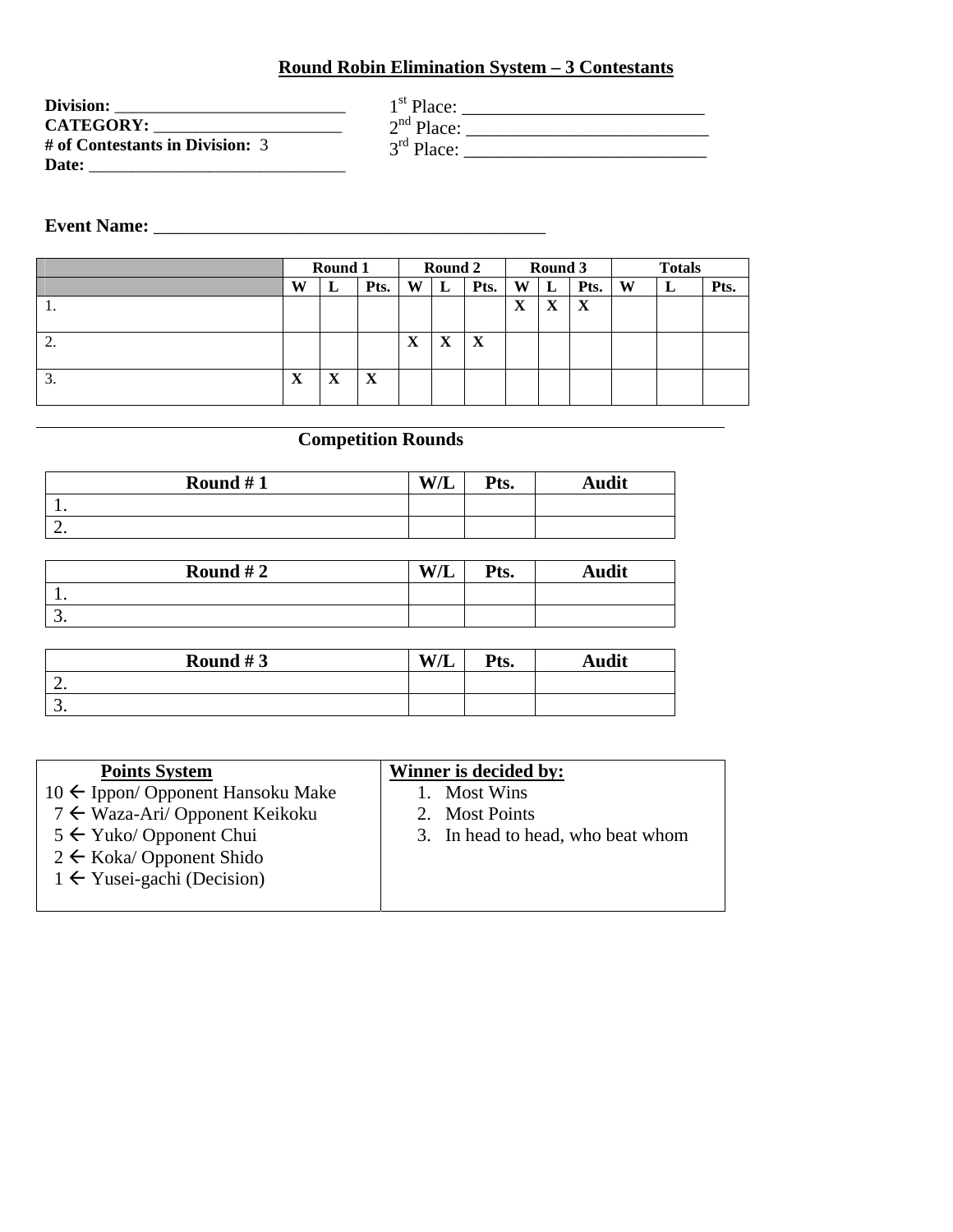## **Round Robin Elimination System – 4 Contestants**

| Division:                       | $1st$ Place: |
|---------------------------------|--------------|
| <b>CATEGORY:</b>                | $2nd$ Place: |
| # of Contestants in Division: 4 | $3rd$ Place: |
| Date:                           |              |

## **Event Name:** \_\_\_\_\_\_\_\_\_\_\_\_\_\_\_\_\_\_\_\_\_\_\_\_\_\_\_\_\_\_\_\_\_\_\_\_\_\_\_\_\_\_

|    | Round 1 |   | Round 2 |   |   |      | Round 3 |   | <b>Totals</b> |   |   |      |
|----|---------|---|---------|---|---|------|---------|---|---------------|---|---|------|
|    | W       | L | Pts.    | W | L | Pts. | W       | L | Pts.          | W | L | Pts. |
|    |         |   |         |   |   |      |         |   |               |   |   |      |
| ാ  |         |   |         |   |   |      |         |   |               |   |   |      |
| 3. |         |   |         |   |   |      |         |   |               |   |   |      |
| 4. |         |   |         |   |   |      |         |   |               |   |   |      |

# **Competition Rounds**

| Round $#1$ | <b>W/L</b> | Pts. | <b>Audit</b> |          | Round $#1$ | W/L | $\mathbf{p}_{\mathbf{fc}}$<br>w. | Audit |
|------------|------------|------|--------------|----------|------------|-----|----------------------------------|-------|
| . .        |            |      |              | <u>.</u> |            |     |                                  |       |
| <u>.</u>   |            |      |              | т.       |            |     |                                  |       |

| Round $#2$ | W/L | $ $ Pts. $ $ | <b>Audit</b> |
|------------|-----|--------------|--------------|
|            |     |              |              |
|            |     |              |              |

| Round $#2$ |  | W/L   Pts.   Audit |
|------------|--|--------------------|
|            |  |                    |
|            |  |                    |

 $\overline{\mathbf{A}}$  **audit** 

| Round $#3$ | <b>W/L</b> | $\mathbf{v}_{\text{ts.}}$ | Audit | Round $#3$ | W/L | <b>Pts</b> |
|------------|------------|---------------------------|-------|------------|-----|------------|
|            |            |                           |       |            |     |            |
|            |            |                           |       |            |     |            |

| <b>Points System</b>                         | Winner is decided by:             |
|----------------------------------------------|-----------------------------------|
| $10 \leftarrow$ Ippon/ Opponent Hansoku Make | 1. Most Wins                      |
| 7 ← Waza-Ari/ Opponent Keikoku               | 2. Most Points                    |
| $5 \leftarrow$ Yuko/ Opponent Chui           | 3. In head to head, who beat whom |
| $2 \leftarrow$ Koka/ Opponent Shido          |                                   |
| $1 \leftarrow$ Yusei-gachi (Decision)        |                                   |
|                                              |                                   |
|                                              |                                   |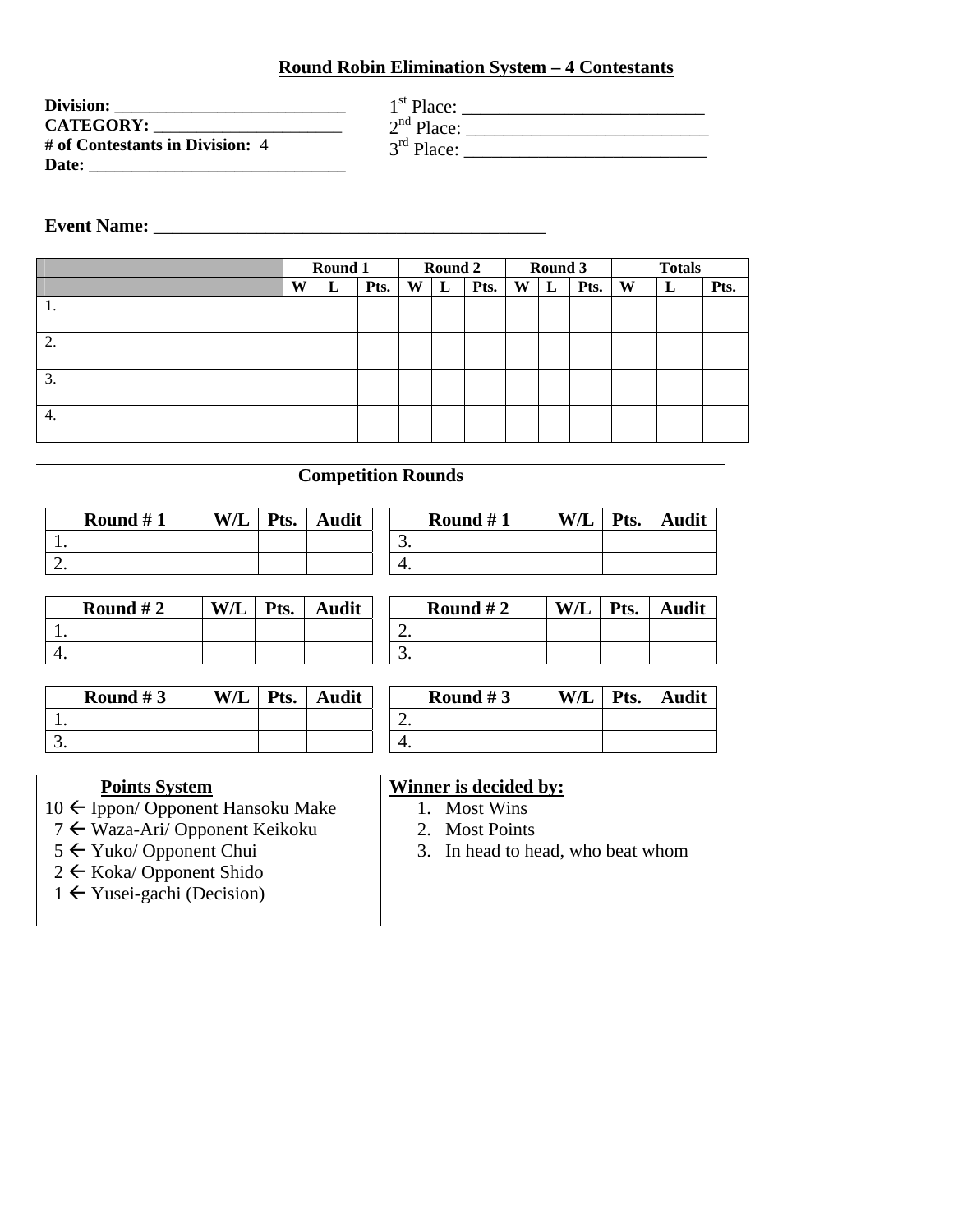#### **Round Robin Elimination System – 5 Contestants**

| Division:                         |
|-----------------------------------|
| <b>CATEGORY:</b>                  |
| # of Contestants in Division: $5$ |
| Date:                             |

| $1st$ Place:           |  |
|------------------------|--|
| $2nd$ Place:           |  |
| 3 <sup>rd</sup> Place: |  |

#### **Event Name:** \_\_\_\_\_\_\_\_\_\_\_\_\_\_\_\_\_\_\_\_\_\_\_\_\_\_\_\_\_\_\_\_\_\_\_\_\_\_\_\_\_\_

1. 5.

|                  |   |   | Round 1 |   |     | Round 2 |   |   | Round 3          |   |   | Round 4 |   |   | Round 5 |   | <b>Totals</b> |     |
|------------------|---|---|---------|---|-----|---------|---|---|------------------|---|---|---------|---|---|---------|---|---------------|-----|
|                  | W |   | Pts     |   | W L | Pts     | W | T | Pts              | W | L | Pts     | W |   | Pts     | W | T I           | Pts |
| 1.               |   |   |         |   |     |         | X | X | $\boldsymbol{X}$ |   |   |         |   |   |         |   |               |     |
| 2.               |   |   |         | X |     | X X     |   |   |                  |   |   |         |   |   |         |   |               |     |
| 3.               |   |   |         |   |     |         |   |   |                  | X |   | X X     |   |   |         |   |               |     |
| $\overline{4}$ . |   |   |         |   |     |         |   |   |                  |   |   |         | X | X | X       |   |               |     |
| 5.               | X | X | X       |   |     |         |   |   |                  |   |   |         |   |   |         |   |               |     |

#### **Competition Rounds**

| Round $#1$ | W/L | Pts. | Audit | Round $#1$ | W/L | Pts. | Audit |
|------------|-----|------|-------|------------|-----|------|-------|
| . .        |     |      |       | <u>.</u>   |     |      |       |
| <u>.</u>   |     |      |       | 4.         |     |      |       |

| Round $#2$ | X/ | Pts. | Audit |
|------------|----|------|-------|
|            |    |      |       |
|            |    |      |       |

|  | Round $#3$ | W/L | Pts. | Audit |
|--|------------|-----|------|-------|
|  |            |     |      |       |
|  |            |     |      |       |
|  |            |     |      |       |

**Round #2** | **W/L** | **Pts.** | **Audit** 

| Round # $3$ | W/L | Pts. | Audit |
|-------------|-----|------|-------|
|             |     |      |       |
|             |     |      |       |

| Round #4 | W/L | Pts. | Audit | Round #4 |          | W/L | Pts. | Audit |
|----------|-----|------|-------|----------|----------|-----|------|-------|
|          |     |      |       |          | ᠇.       |     |      |       |
|          |     |      |       |          | <u>.</u> |     |      |       |

2. 3.

| Round $# 5$ | <b>W/L</b> | $\mathbf{v}_{\text{ts}}$ | Audit | Round $# 5$ | W/L | $\mathbf{v}_{\rm{ts}}$ | Audit |
|-------------|------------|--------------------------|-------|-------------|-----|------------------------|-------|
|             |            |                          |       | <u>.</u>    |     |                        |       |
| <u>.</u>    |            |                          |       | <u>.</u>    |     |                        |       |

| <b>Points System</b>                         | Winner is decided by:             |
|----------------------------------------------|-----------------------------------|
| $10 \leftarrow$ Ippon/ Opponent Hansoku Make | 1. Most Wins                      |
| 7 ← Waza-Ari/ Opponent Keikoku               | 2. Most Points                    |
| $5 \leftarrow$ Yuko/ Opponent Chui           | 3. In head to head, who beat whom |
| $2 \leftarrow$ Koka/ Opponent Shido          |                                   |
| $1 \leftarrow$ Yusei-gachi (Decision)        |                                   |
|                                              |                                   |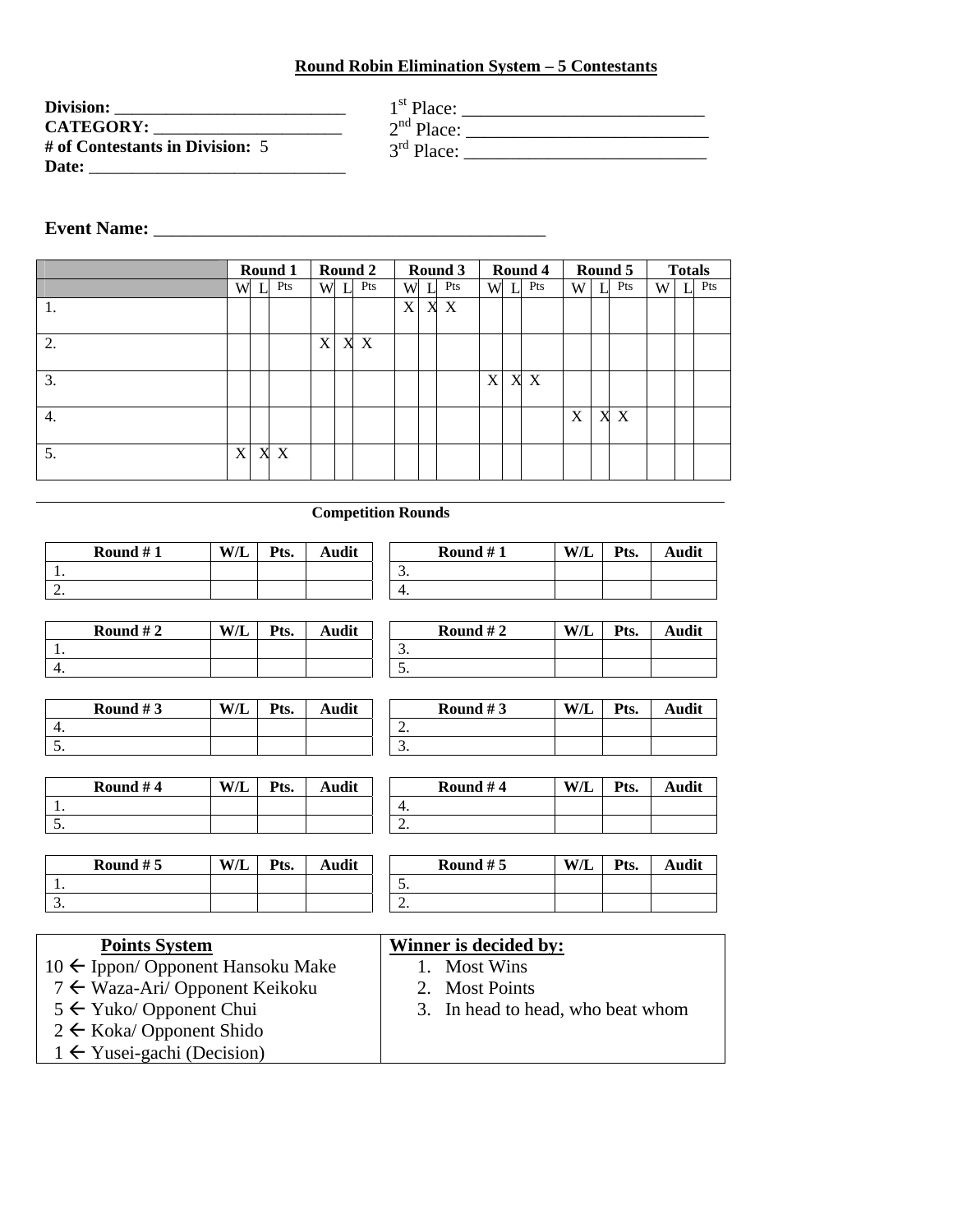#### **Double Elimination System Bracket for 3 to 4 Contestants Position and order of Byes are indicated by B#**



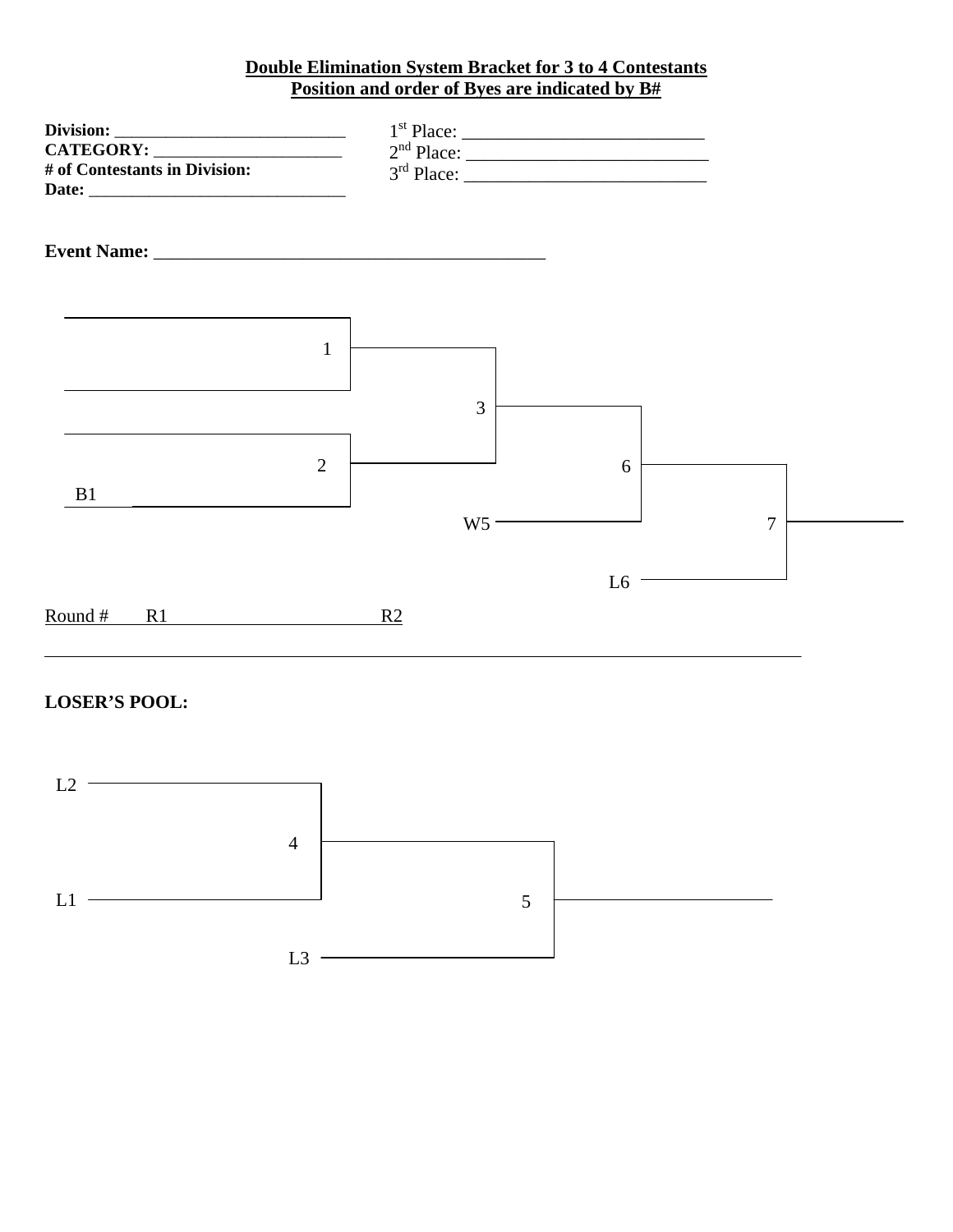#### **Double Elimination System Bracket for 5 to 8 Contestants Position and order of Byes are indicated by B#**



#### **LOSER'S POOL:**

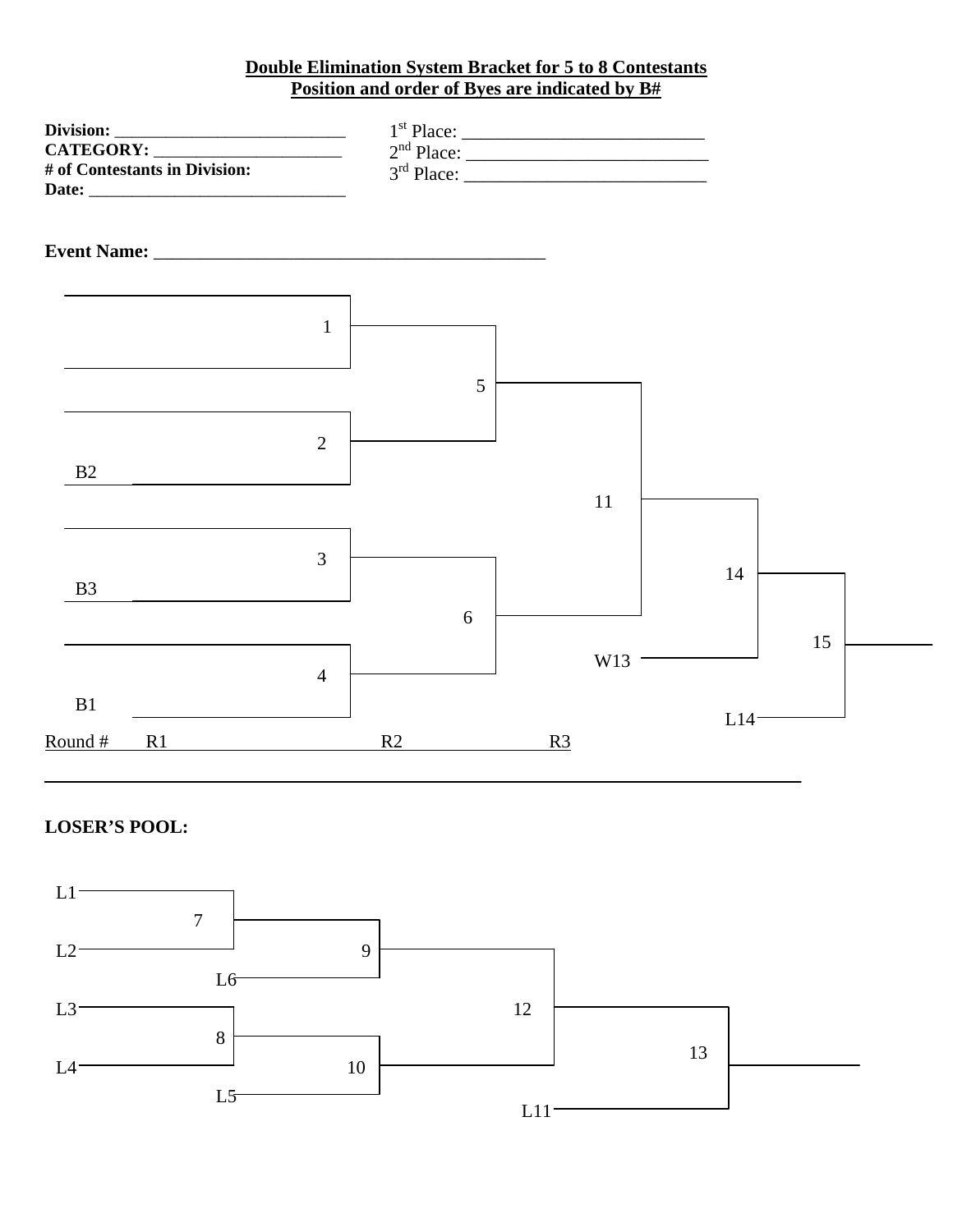#### **Double Elimination System Bracket for 9 to 16 Contestants Position and order of Byes are indicated by B#**

| # of Contestants in Division:    |    |    |    |                |    |     |    |  |
|----------------------------------|----|----|----|----------------|----|-----|----|--|
|                                  |    |    |    |                |    |     |    |  |
|                                  |    |    |    |                |    |     |    |  |
| $\mathbf{1}$                     |    |    |    |                |    |     |    |  |
| $\overline{2}$<br><b>B4</b>      | 9  |    |    |                |    |     |    |  |
|                                  |    |    | 21 |                |    |     |    |  |
| $\mathfrak{Z}$<br>B <sub>6</sub> | 10 |    |    |                |    |     |    |  |
| $\overline{4}$<br>B2             |    |    |    |                | 27 |     |    |  |
| 5<br>B7                          |    |    |    |                |    |     |    |  |
| B <sub>3</sub><br>6              | 11 |    |    |                |    | 30  |    |  |
| $\overline{7}$<br>B <sub>5</sub> |    |    | 22 |                |    |     | 31 |  |
| 8<br>B1                          | 12 |    |    | W29            |    |     |    |  |
| Round#<br>R1                     | R2 | R3 |    | R <sub>4</sub> |    | L30 |    |  |
| <b>LOSER'S POOL:</b>             |    |    |    |                |    |     |    |  |

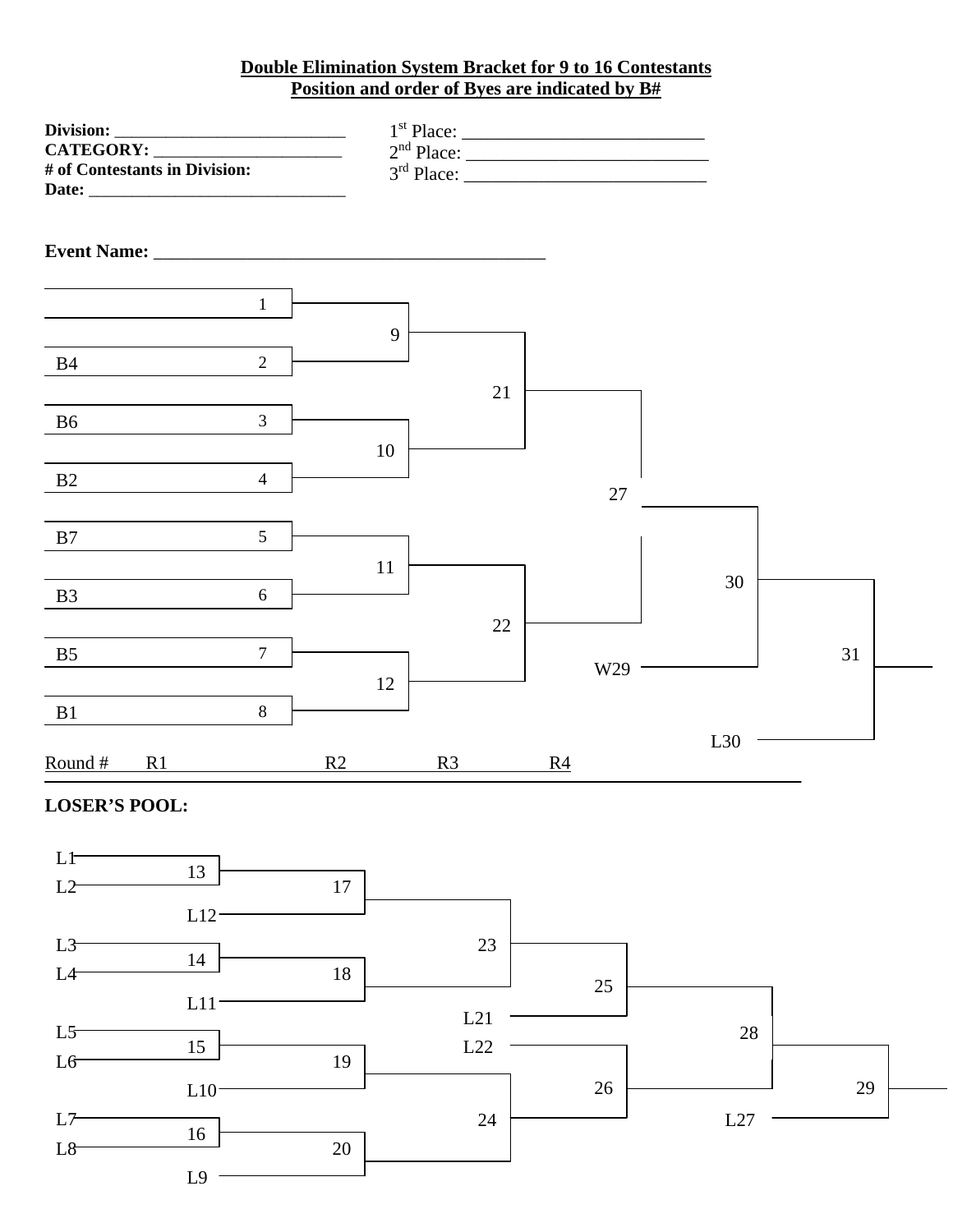#### **Double Elimination System Bracket for 17 to 32 Contestants Position and order of Byes are indicated by B#**

| CATEGORY:<br># of Contestants in Division: |                  |        |        |    |     |        |    |  |
|--------------------------------------------|------------------|--------|--------|----|-----|--------|----|--|
|                                            |                  |        |        |    |     |        |    |  |
|                                            |                  |        |        |    |     |        |    |  |
|                                            | $\mathbf{1}$     |        |        |    |     |        |    |  |
|                                            |                  | $17\,$ |        |    |     |        |    |  |
| ${\bf B8}$                                 | $\overline{2}$   |        | 41     |    |     |        |    |  |
| <b>B12</b>                                 | $\mathfrak{Z}$   |        |        |    |     |        |    |  |
| B4                                         | $\overline{4}$   | $18\,$ |        |    |     |        |    |  |
|                                            |                  |        |        | 53 |     |        |    |  |
| <b>B15</b>                                 | 5                |        |        |    |     |        |    |  |
| B <sub>6</sub>                             | $6\phantom{.}6$  | 19     |        |    |     |        |    |  |
|                                            |                  |        | $42\,$ |    |     |        |    |  |
| <b>B10</b>                                 | $\boldsymbol{7}$ |        |        |    |     |        |    |  |
| B2                                         | $8\,$            | $20\,$ |        |    |     |        |    |  |
|                                            |                  |        |        |    | 59  |        |    |  |
| <b>B14</b>                                 | 9                |        |        |    |     |        |    |  |
| $\mathbf{B}7$                              | 10               | 21     |        |    |     |        |    |  |
|                                            |                  |        | 43     |    |     | 62     |    |  |
| <b>B11</b>                                 | $11\,$           |        |        |    |     |        |    |  |
| $\mathbf{B}3$                              | 12               | $22\,$ |        |    |     |        |    |  |
|                                            |                  |        |        | 54 |     |        |    |  |
| <b>B13</b>                                 | 13               |        |        |    | W61 |        | 63 |  |
| B <sub>5</sub>                             | 14               | $23\,$ |        |    |     |        |    |  |
|                                            |                  |        | 44     |    |     |        |    |  |
| B9                                         | 15               |        |        |    |     |        |    |  |
| $\rm B1$                                   | 16               | $24\,$ |        |    |     | $L62-$ |    |  |
|                                            |                  |        |        |    |     |        |    |  |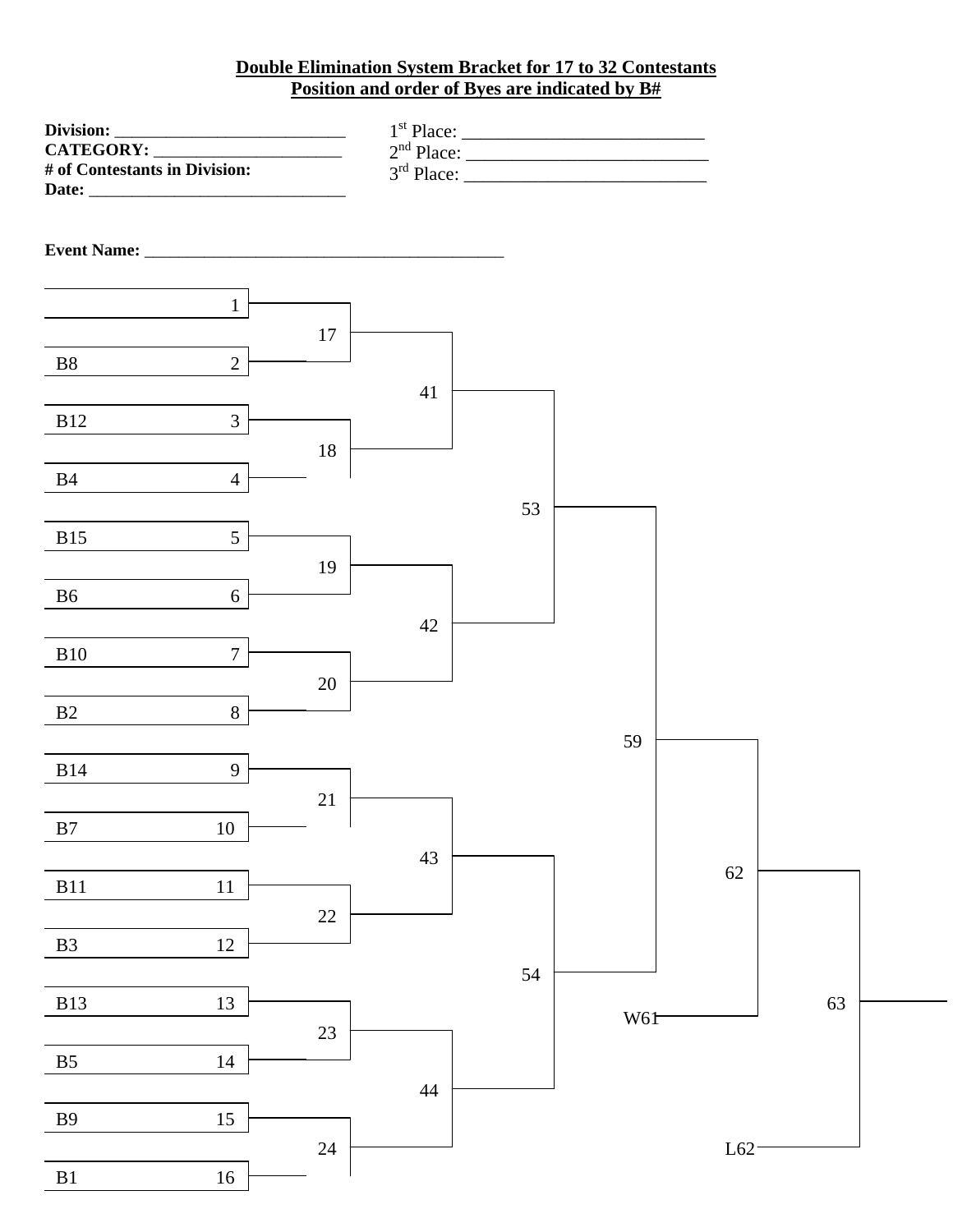| Division:        |  |
|------------------|--|
| <b>CATEGORY:</b> |  |

## **LOSER'S POOL:**

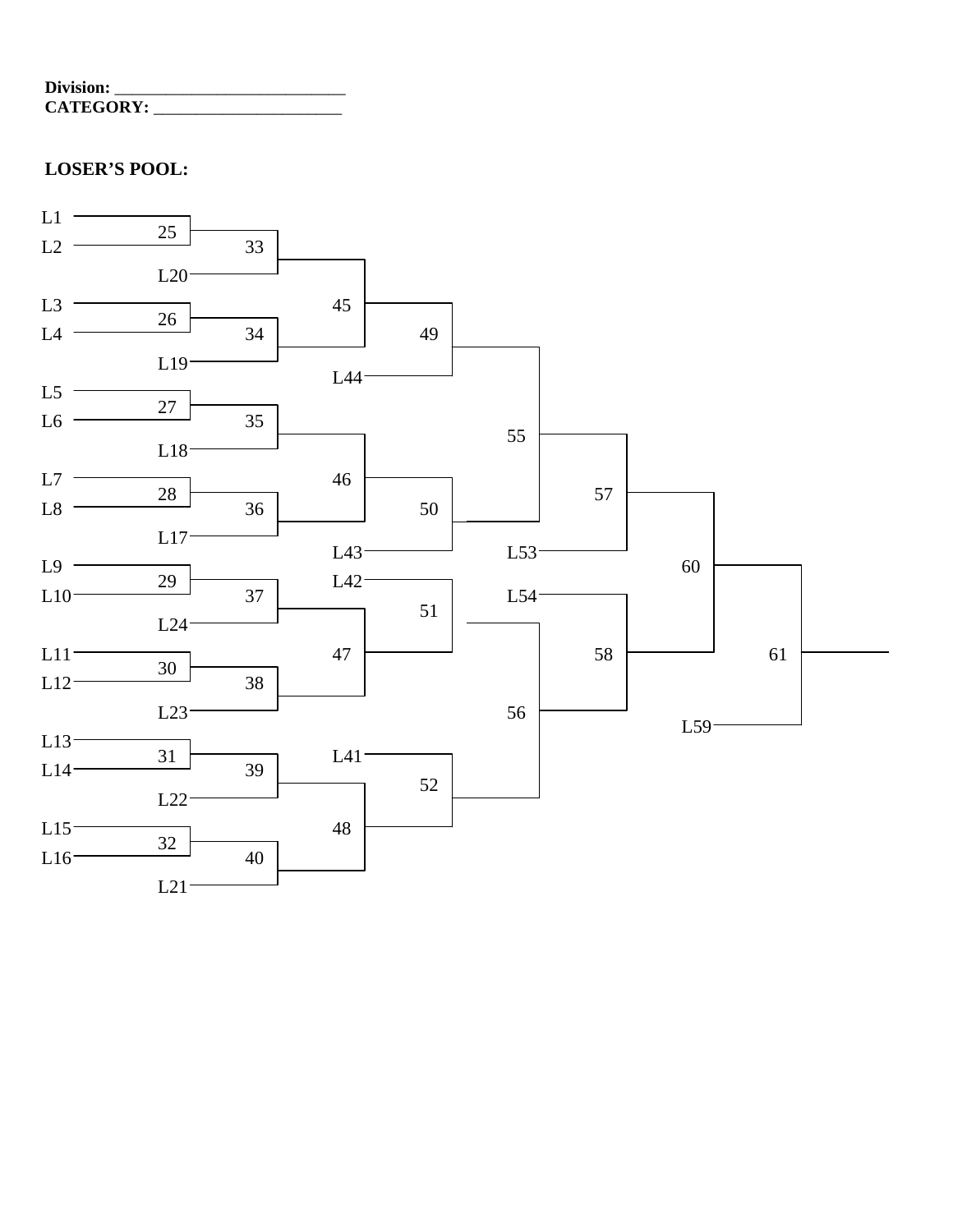#### **Double Repechage Bracket for 5 to 8 Contestants**



**REPECHAGE:** The players who were DEFEATED by the WINNERS of A1, A2, B1, B2 advance into the repechage.



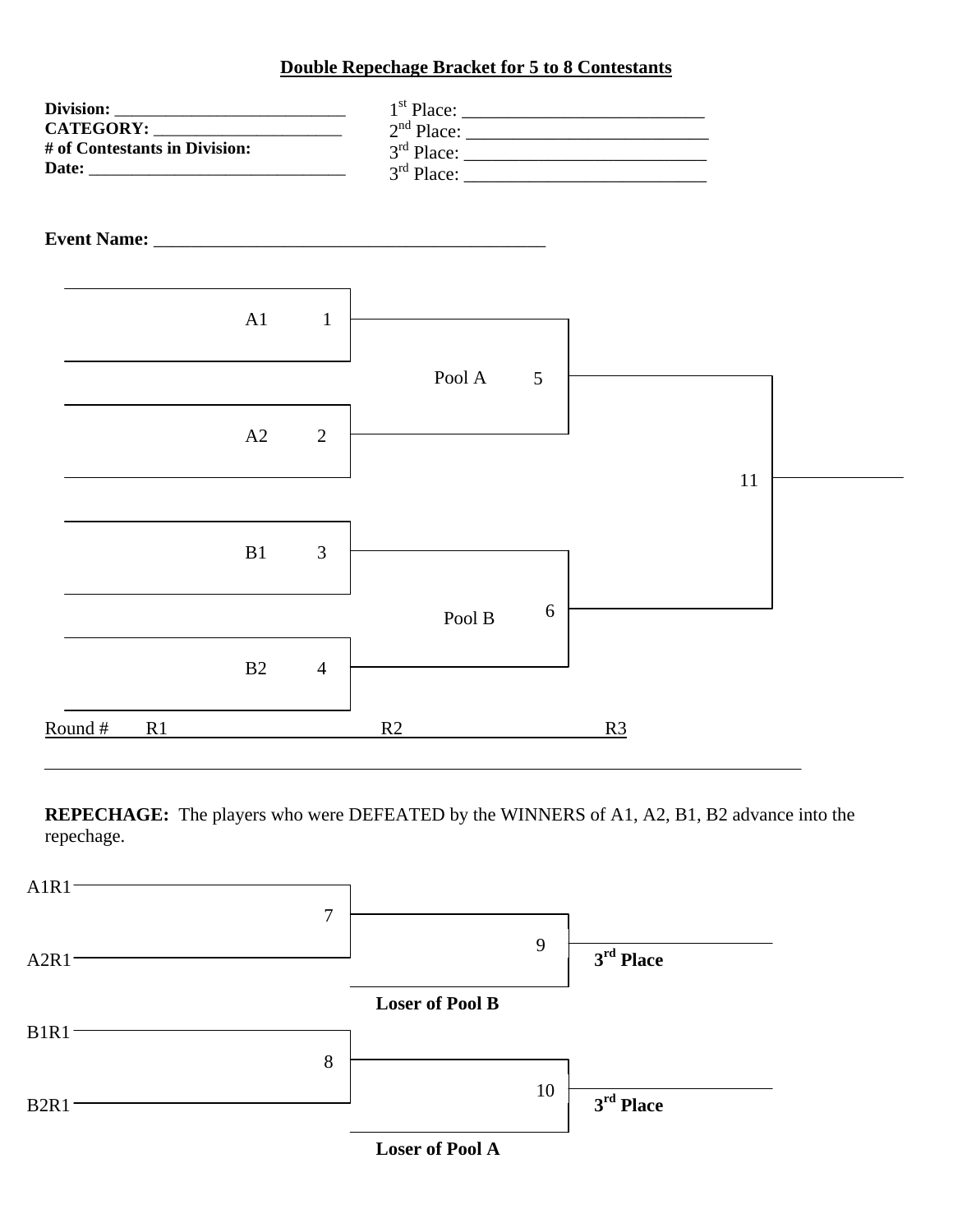#### **Double Repechage Bracket for 9 to 16 Contestants**

| # of Contestants in Division:    |          |                |    |    |  |
|----------------------------------|----------|----------------|----|----|--|
|                                  |          |                |    |    |  |
| $\mathbf{1}$                     | A1<br>9  |                |    |    |  |
| $\overline{2}$<br>$\overline{3}$ |          | Pool A         | 17 |    |  |
| $\overline{4}$                   | A2<br>10 |                |    | 23 |  |
| 5                                | B1<br>11 |                |    |    |  |
| 6<br>$\overline{7}$              |          | Pool B         | 18 |    |  |
| $8\,$                            | B2<br>12 |                |    |    |  |
| Round#<br>R1                     | R2       | R <sub>3</sub> |    |    |  |

**REPECHAGE:** The players who were DEFEATED by the WINNERS of A1, A2, B1, B2 advance into the repechage.

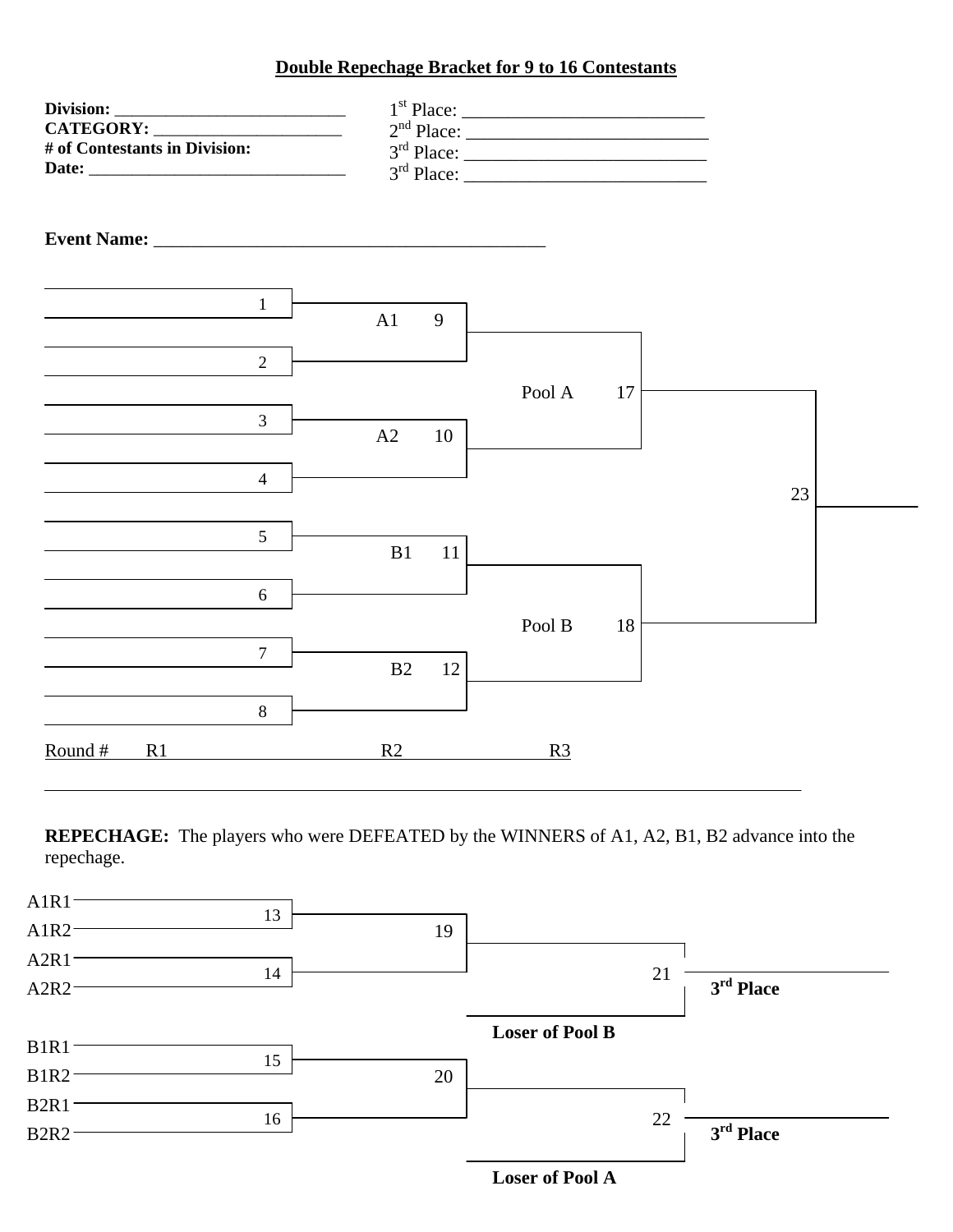### **Double Repechage Bracket for 17 to 32 Contestants**